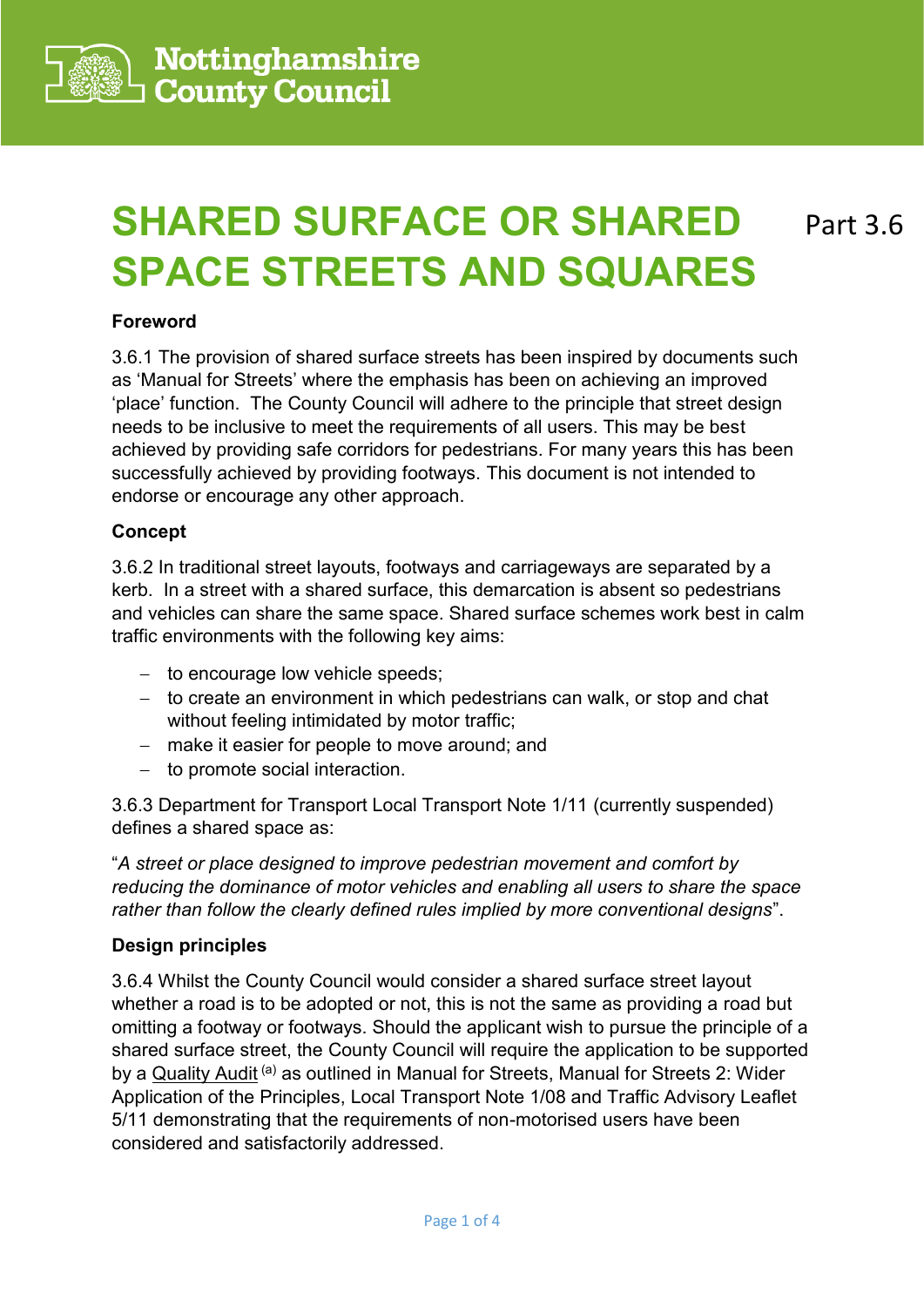3.6.5 Shared surface arrangements must be designed such that they are suitable for blind or partially-sighted people because conventional kerbs are commonly used to aid their navigation. The absence of a conventional kerb may pose them problems as this feature is often used to find their way around. It is therefore important that shared surface schemes include an alternative means for visually-impaired people to navigate by.

3.6.6 When designing shared surface schemes, careful attention to detail is required to avoid other problems, such as:

- − undifferentiated surfaces leading to poor parking behaviour;
- − vulnerable road users feeling threatened by having no space protected from vehicles; and
- − the positioning and quantity of street lighting, street furniture and other features creating visual clutter.

3.6.7 Subject to making suitable provision for disabled people, shared surface streets may be considered:

- − in short lengths, or where they form cul-de-sacs; and
- − where parking is controlled, or it takes place in designated areas.

# **Types of shared surface streets**

3.6.8 Shared surface streets may have physically demarcated pedestrian routes or protected zones for pedestrians or a level surface.

## **Shared surface streets with designated pedestrian routes**

3.6.9 Shared surface streets with a designated pedestrian route are those where the separation between carriageway and footway is reduced and the difference between the vehicle track, where vehicles are permitted, and the area set aside for pedestrians only is less physically distinct than a standard footway and carriageway separated by a kerb.

3.6.10 In these streets it will be necessary for part of the street to be kept free of traffic and hence for the sole use of pedestrians. This protected zone can be defined by a range of measures subject to agreement with the County Council. Typical measures include kerbs, textured surface and colour contrast providing a continuous demarcation between the shared zone and the protected zone to aid navigation for people with a visual impairment and helping to control vehicle movements. A range of other features may be considered to supplement and support the function of the protected space. All are likely to be subject to payment of a commuted sum.

The designated pedestrian route should be free from car parking and adequately provide way finding methods which are suitable for the blind and partially sighted.

#### **Shared surface streets without a protected zone**

3.6.11 Level Surface Streets are a kind of shared space where there is no vertical differentiation thereby providing a single shared surface. Level surface streets are only appropriate for short stretches in locations with low to very low vehicle flows and speeds which should be self-enforcing through good design.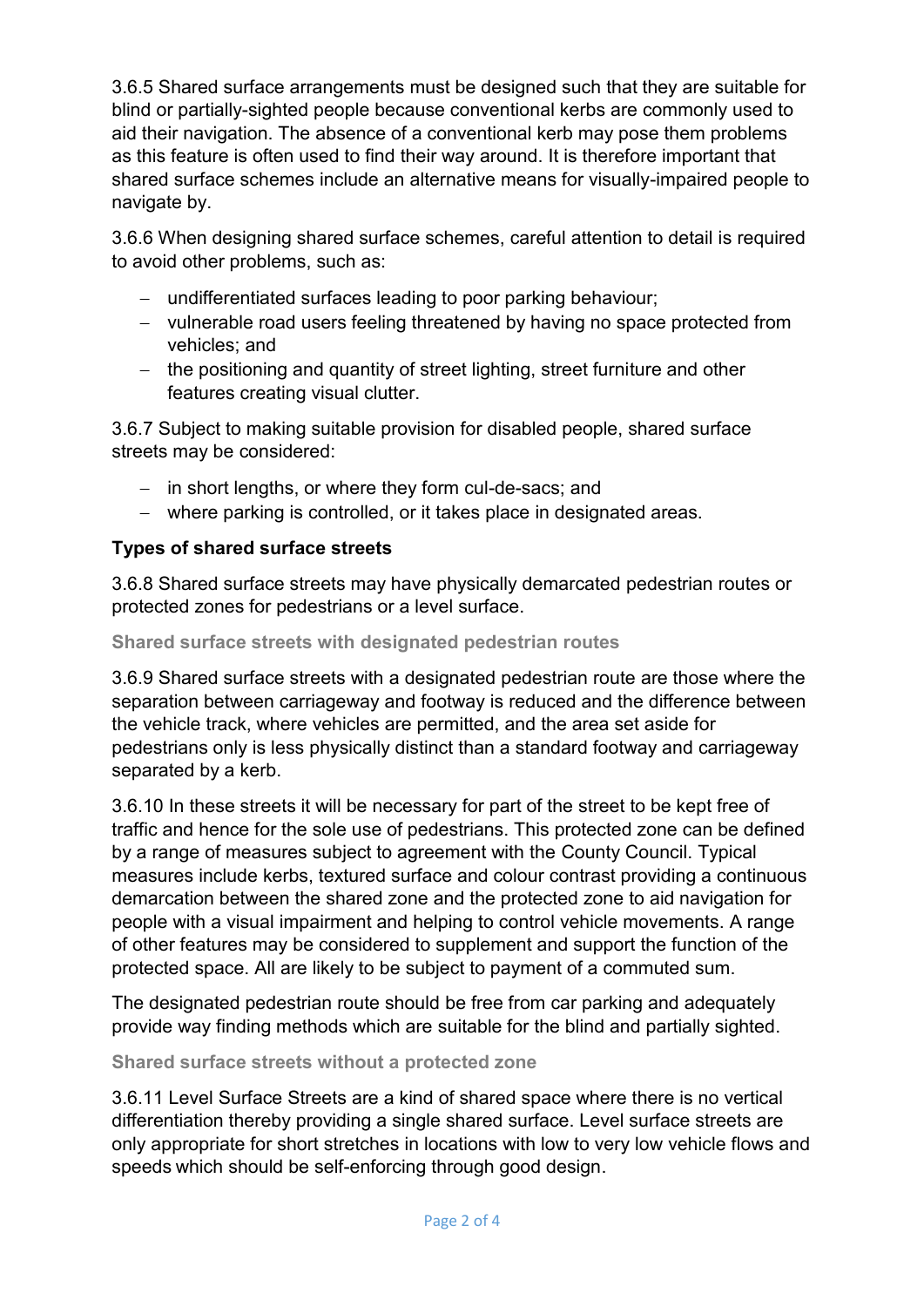3.6.12 The needs of different groups of people need to be considered, including disabled people (e.g. mobility impaired, blind / partially sighted, hearing impaired), children, and elderly people. This street type is not suitable to serve developments predominantly housing older or disabled people, e.g. housing for over 55s and supported or sheltered housing.

# **Notes**

# **a) Quality Audit**

Each application that includes a shared surface street will require supporting by a quality audit. The scope of the audit should be agreed with the County Council and potentially the local planning authority should they wish the audit to address planning matters. Depending on the nature of the development, the quality audit is likely to be required to include the following;

- − a review of the function of the street;
- − a road safety audit including risk assessment (DMRB GG119);
- − an access audit including emergency service vehicles, deliveries, and access for maintenance (Traffic Signs Manual Chapter 8 - Traffic Safety Measures and Signs for Road Works and Temporary Situations);
- − walking, cycling and horse-riding assessment and review (DMRB GG142);
- − materials audit;
- − equality impact assessment;
- − parking audit;

## **b) Tactile Paving**

Tactile paving is required at crossing points regardless of whether kerbs are dropped or the carriageway is raised to footway level. Other tactile information may be required to compensate for kerb removal elsewhere. Where tactile delineators are used to segregate protected zones, care must be taken to ensure these are detectable by the visually impaired whilst not hindering the movement of the mobility impaired.

#### **c) Surface Treatment**

MfS: *Shared surface streets are often constructed from paviours rather than asphalt, which help emphasise their difference from conventional streets. Research for MfS has shown that block paving reduces traffic speeds by between 2.5 and 4.5 mph, compared with speeds on asphalt surfaces.*

Shared surface streets should differ in colour or texture (preferably both) from that of adjoining streets, and must always be entered via a gateway feature.

# **Making Provision for [Utility Services](file://///nccadmin/nccdata/Highways/Old%20N%20Drive/Transportation/TransportStrategy/Transport%20Planning%20And%20Development%20Control/DC%20(Highways)/Common%20Area/Library/Draft%20Design%20Guidance/Utilities.docx)**

There are no statutory obligations governing the position or depth at which apparatus should be laid within the highway. On new development sites where utility apparatus is to be installed, the NJUG guidelines for the positioning and colour coding of underground apparatus should be followed. Any deviation from these guidelines should only be conducted with the agreement of the prospective asset owners and the County Council. With the exception of essential road crossings, mains utility services should not be located in the carriageway unless the carriageway is a shared surface designed with an area to accommodate utility apparatus.